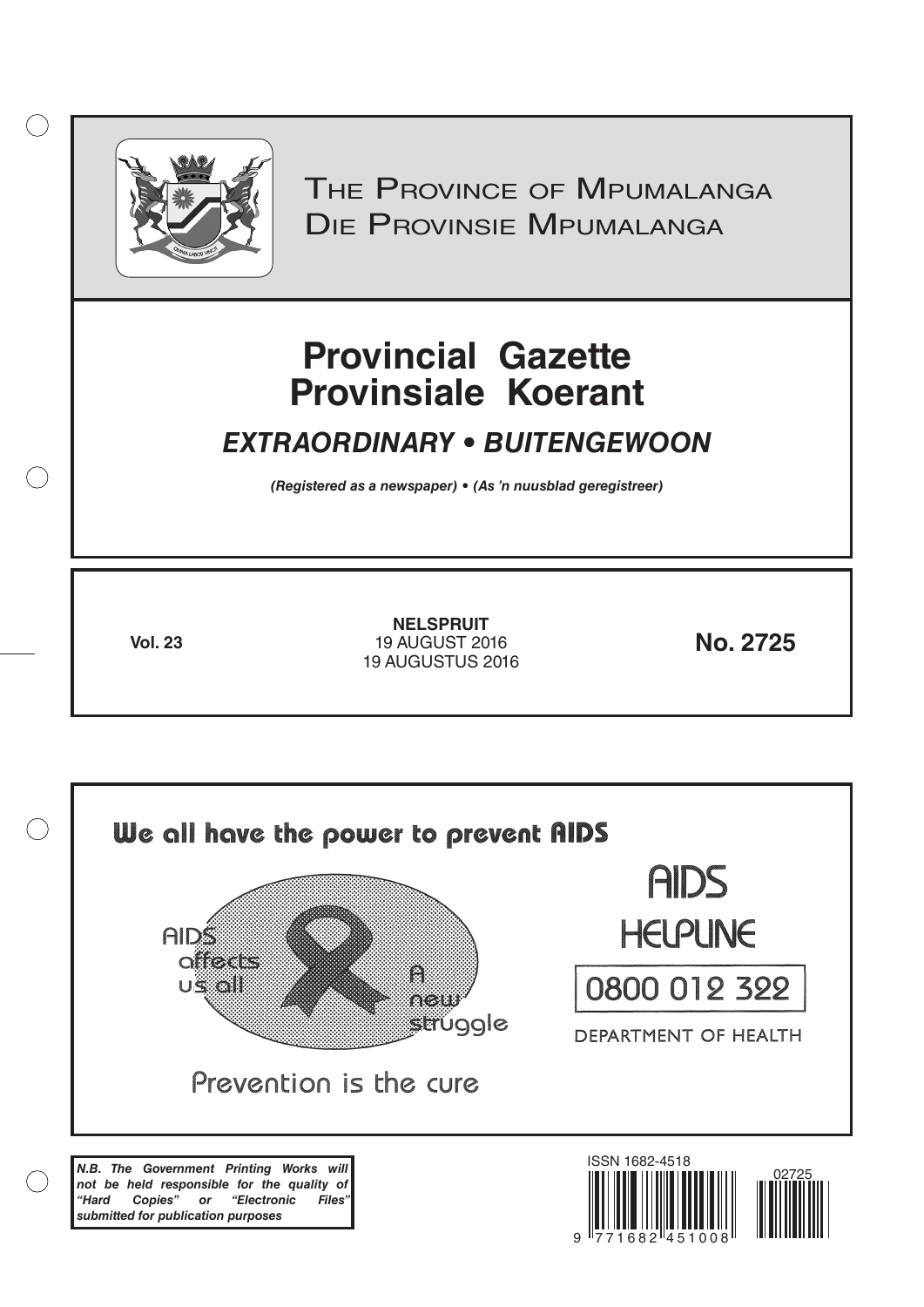This gazette is also available free online at **www.gpwonline.co.za**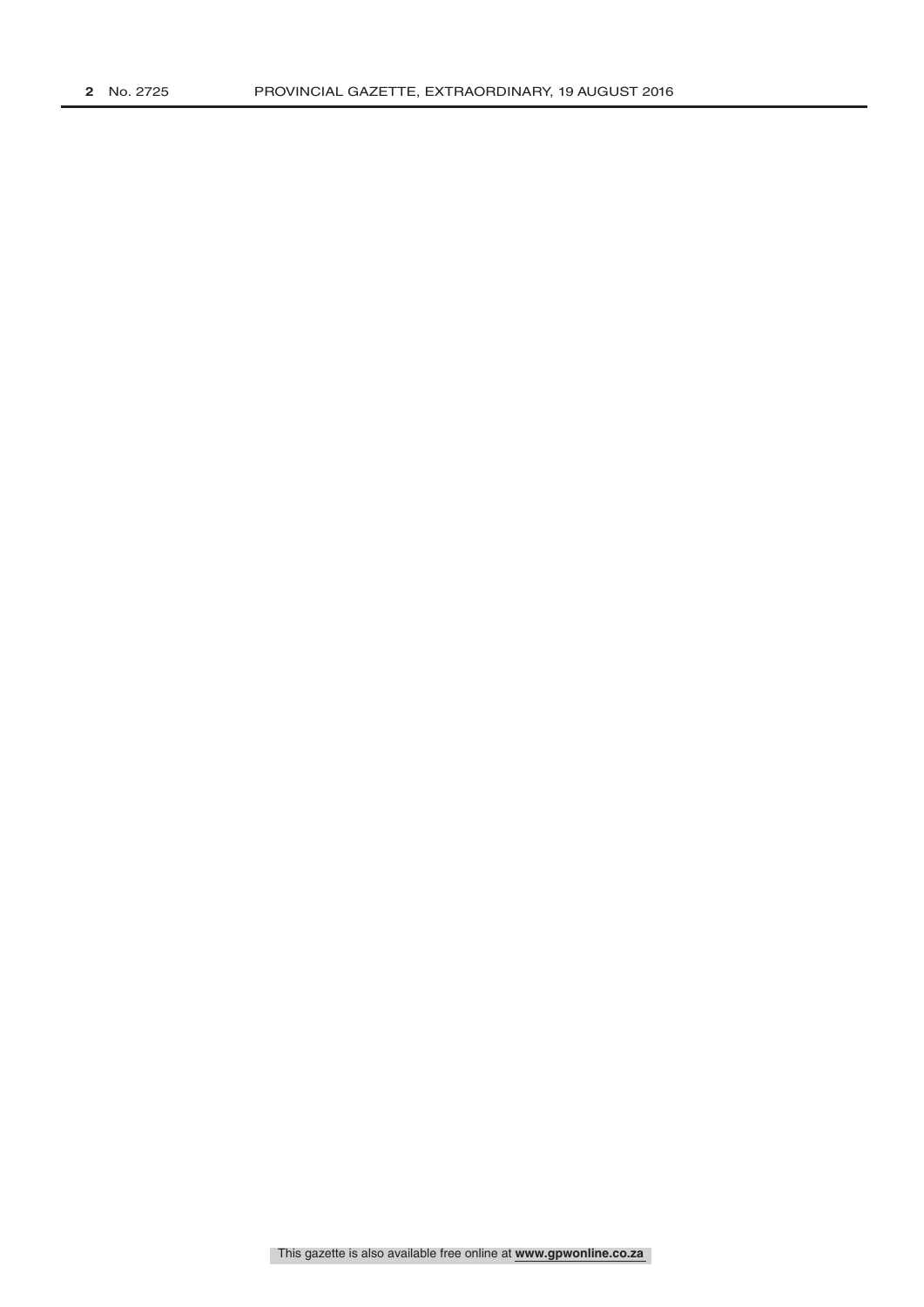## **IMPORTANT NOTICE:**

**The GovernmenT PrinTinG Works Will noT be held resPonsible for any errors ThaT miGhT occur due To The submission of incomPleTe / incorrecT / illeGible coPy.**

**no fuTure queries Will be handled in connecTion WiTh The above.**

#### **CONTENTS**

|    |                                                                                                                   | Gazette<br>No. | Page<br>No. |
|----|-------------------------------------------------------------------------------------------------------------------|----------------|-------------|
|    |                                                                                                                   |                |             |
|    | <b>PROVINCIAL NOTICES • PROVINSIALE KENNISGEWINGS</b>                                                             |                |             |
| 72 | National Road Traffic Act (93/1996): Notice of registration of testing station and authority to appoint examiners | 2725           |             |
| 72 | Nasionale Padverkeerswet (93/1996): Kennisgewing van registrasie van toetsstasie en magtiging om                  | 2725           |             |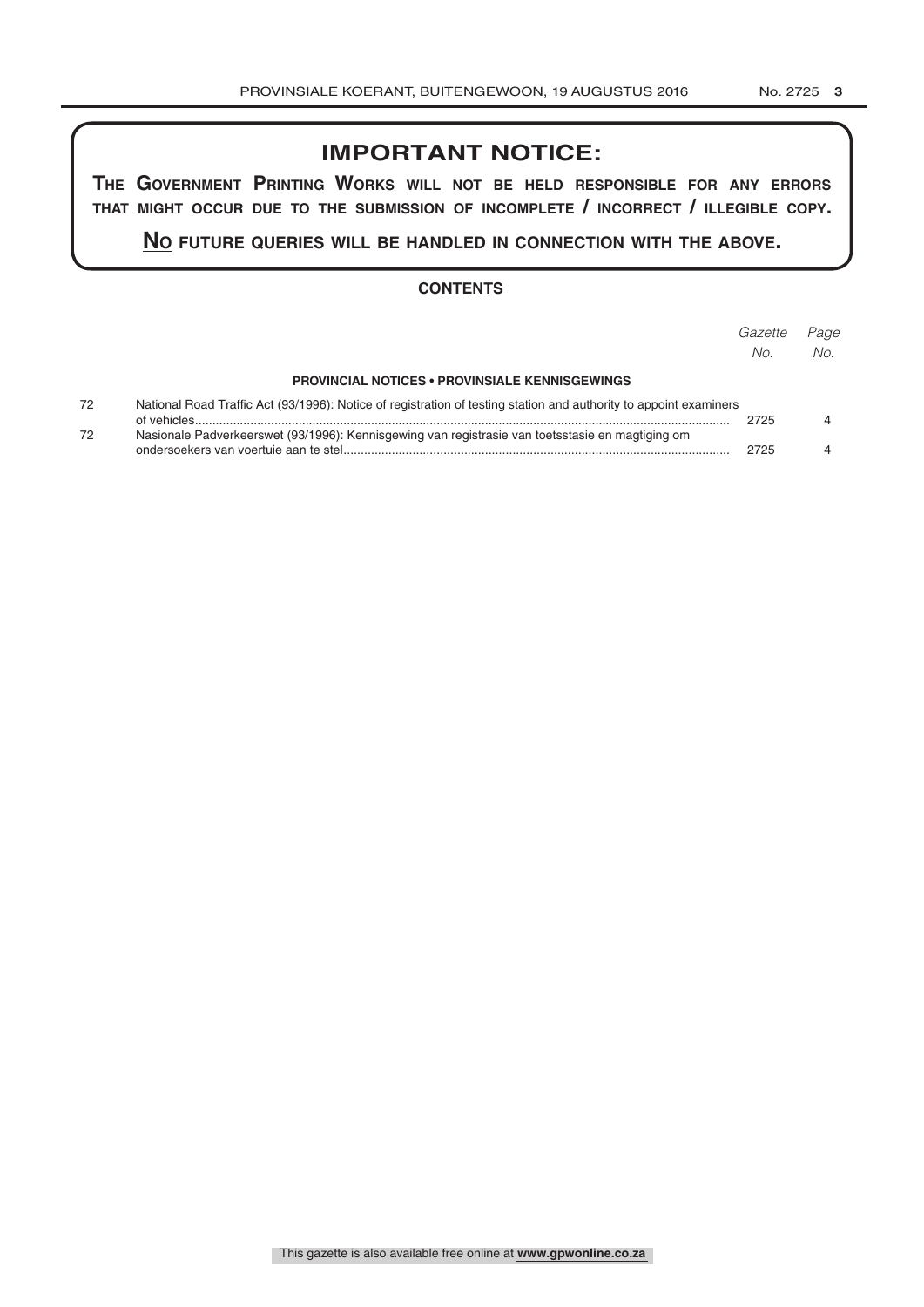## Provincial Notices • Provinsiale Kennisgewings

#### **PROVINCIAL NOTICE 72 OF 2016**

#### <u>SECTION 39 OF THE NATIONAL ROAD TRAFFIC ACT, 1996, (ACT NO.93 OF 1996): NOTICE</u> OF REGISTRATION OF TESTING STATION AND AUTHORITY TO APPOINT EXAMINERS OF VEHICLES OF REGISTRATION OF TESTING STATION AND AUTHORITY TO APPOINT EXAMINERS OF <u>Vermons</u>

I,Vusimuzi Robert Shongwe, Member of Executive Council for Community Safety, Security and Liaison hereby give notice in terms of Section 39 of the National Road Traffic Act, 1996 (Act no.93 Liaison hereby give notice in terms or exclusively critical media media with infrastructure of 1996), of the registration of the testing station of Bethal Testing Station with infrastructure of 1996), of the registration of the reging station of Bethal Testing Station with infrastration.<br> **number 41480193 as an A Grade** testing station; and I,Vusimuzi Robert Shongwe, Member of Executive Council for Community Safety, Security and  $\frac{1}{3}$  and  $\frac{1}{3}$  as an A  $\frac{1}{3}$  as an A  $\frac{1}{3}$  as an A  $\frac{1}{3}$  and  $\frac{1}{3}$ 

Hereby determine Reg. 134(2) of the National Road Traffic Act, 1996 (Act no.93 of 1996), Bethal Testing Station, with infrastructure number 41480193, as an authority which may appoint any person as an examiner of vehicles for any area on condition that such personperson as an examiner of vehicles for any area on condition that such person-

- has obtained a diploma in the examination for examiners of has obtained a diploma in the examination for examiners of vehicles at a centre approved by the Minister of Transport; and vehicles at a centre approved by the Minister of Transport; and
- is appointed on condition that he may only examine vehicles at the is appointed on condition that he may only examine vehicles at the

testing station of Bethal Testing Station.

### **PROVINSIALE KENNISGEWING 72 VAN 2016**

## DIE NASIONALE PADVERKEERSWET, 1996 (WET NO.93 VAN 1996): KENNISGEWING VAN REGISTRASIE VAN TOETSSTASIE EN MAGTIGING OM ONDERSOEKERS VAN VOERTUIE REGISTRASIE VAN TOETSSTASIE EN MAGTIGING OM ONDERSOEKERS VAN VOERTUIE AAN TE STEL AAN TE STEL

Ek, Vusimuzi Robert Shongwe, Lid Departemente van Gemeenskapveiligheid, Sekuriteit en Ek, Vusimuzi Robert Shongwe, Lid Departemente van Gemeenskapveiligheid, Sekuriteit en Skakeling, gee hierby ingevolge Artikel 39 van die Nasionale Padverkeerswet, 1996 (Wet no.93 Skakeling, gee hierby ingevolge Artikel 39 van die Nasionale Padverkeerswet, 1996 (Wet no.93 van 1996), kennis van die registrasie van Bethal Toetsstasie met infrastruktuurnommer van 1996), kennis van die registrasie van Bethal Toetsstasie met infrastruktuurnommer 41480193 as 'n A Graad toetsstasie; en 41480193 as 'n A Graad toetsstasie; en

Bepaal hierby Reg. 134(2) van die Nasionale Padverkeerswet, 1996 (Wet no.93 van 1996), Bepaal hierby Reg. 134(2) van die Nasionale Padverkeerswet, 1996 (Wet no.93 van 1996),

Bethal Toetsstasie met infrastruktuurnommer 41480193 as 'n instansie wat enige persoon as Bethal Toetsstasie met infrastruktuurnommer 41480193 as 'n instansie wat enige persoon as

'n ondersoeker van voertuie vir enige gebied kan aanstel op voorwaarde dat so 'n persoon- 'n ondersoeker van voertuie vir enige gebied kan aanstel op voorwaarde dat so 'n persoon-

- 'n diploma in die eksamen vir ondersoekers van voertuie by 'n 'n diploma in die eksamen vir ondersoekers van voertuie by 'n sentrum wat deur die Minister van Vervoer goedgekeur is, verwerf het; en het; en
- aangestel word op voorwaarde dat hy slegs voertuie by die aangestel word op voorwaarde dat hy slegs voertuie by die toetsstasie van Bethal Toestsstasie., kan ondersoek.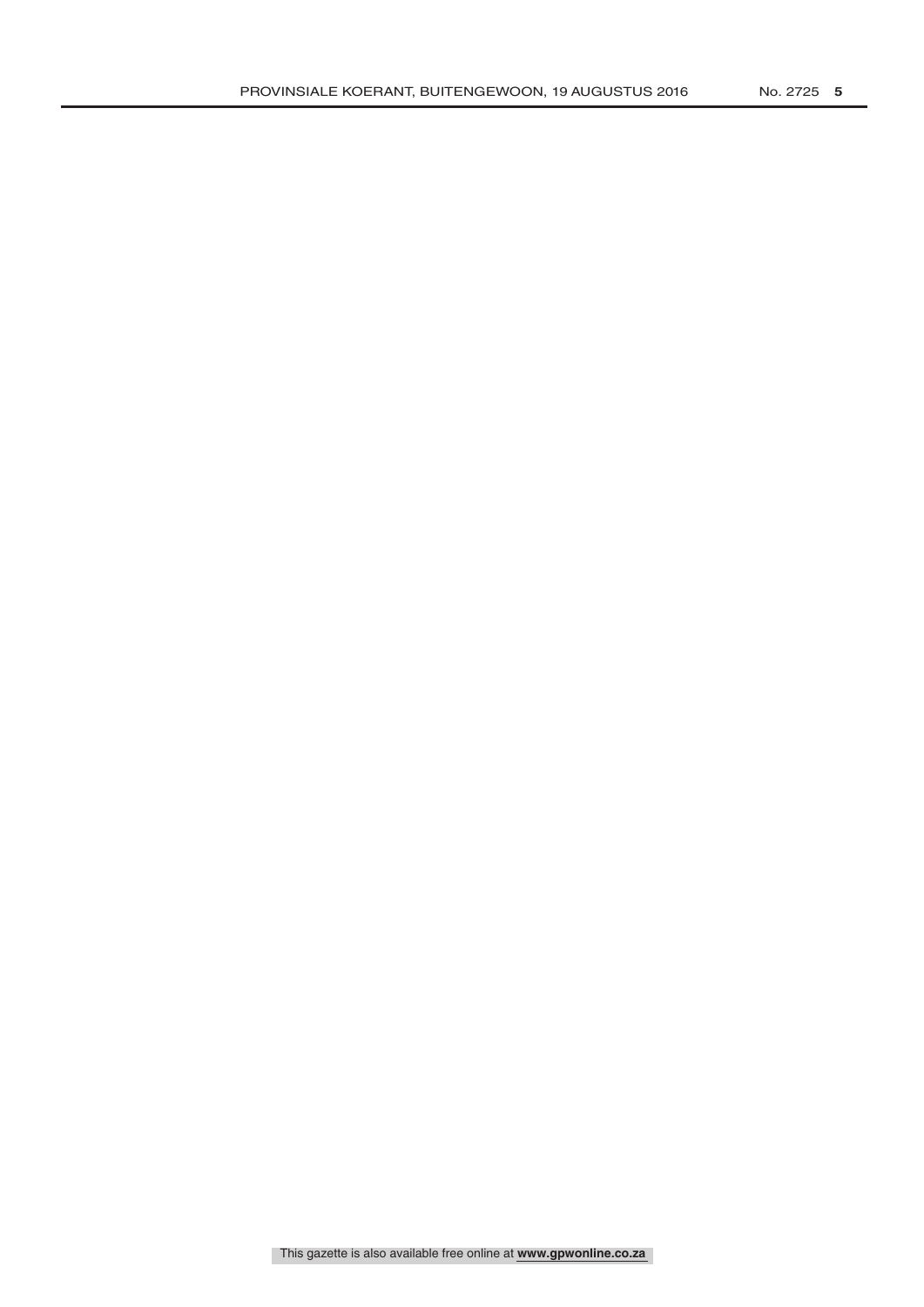This gazette is also available free online at **www.gpwonline.co.za**